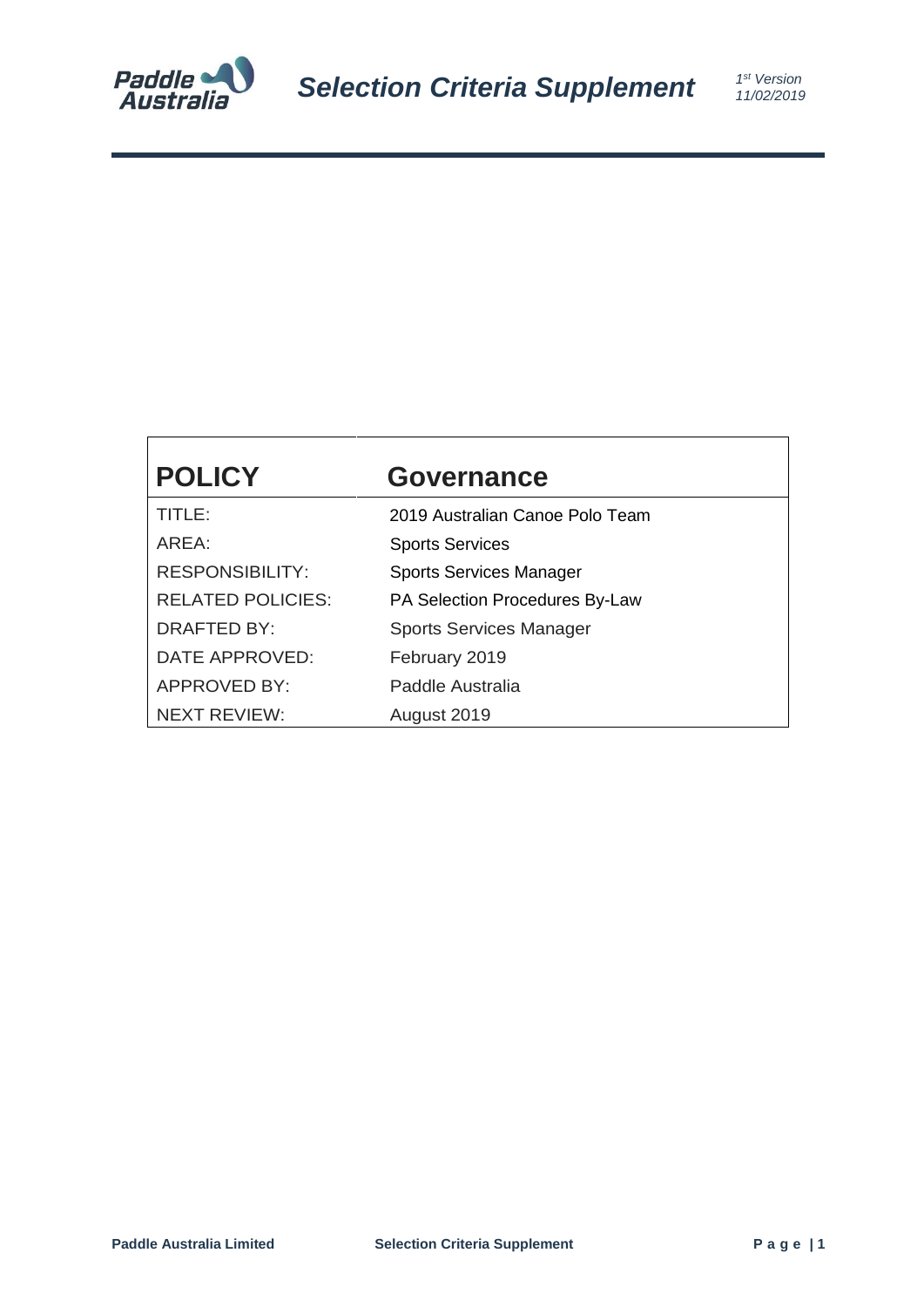

## **CONTENTS**

| 2.1. |  |  |
|------|--|--|
| 2.2. |  |  |
| 2.3. |  |  |
| 2.4. |  |  |
| 2.5. |  |  |
| 2.5. |  |  |
| 2.7. |  |  |
| 2.6. |  |  |
| 2.7. |  |  |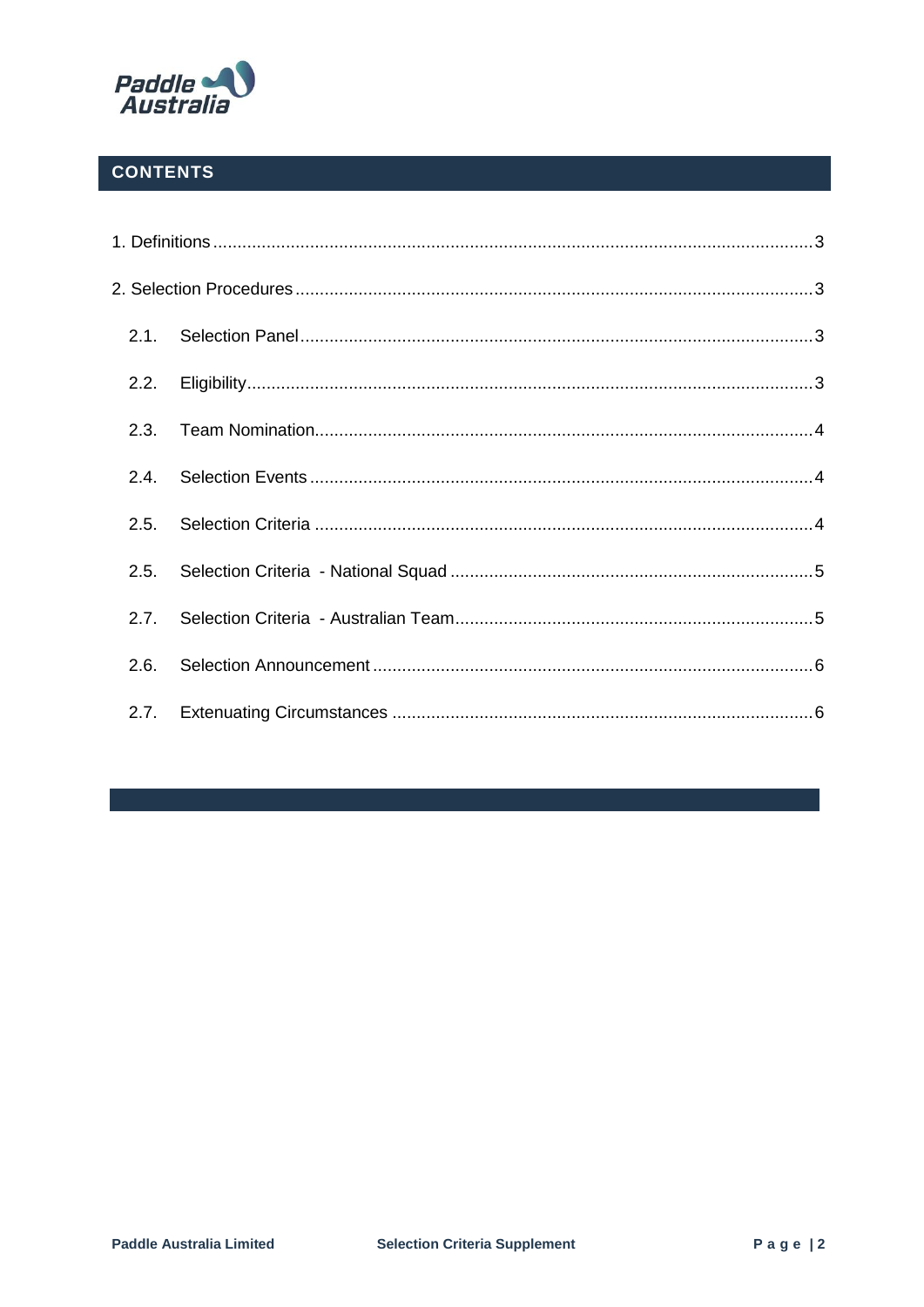

### <span id="page-2-0"></span>**1. DEFINITIONS**

In these Criteria, the following words have the following respective meanings:

| " Criteria"          | means this Selection Criteria Supplement.                                                                             |  |
|----------------------|-----------------------------------------------------------------------------------------------------------------------|--|
| "Bylaw"              | means the Selection Procedure Bylaw adopted by the Board<br>of PA that governs the selection of Athletes to PA Teams. |  |
| "Competition"        | means the 2019 Canoe Polo Oceania Championships to be<br>held in Penrith, Australia from $25th - 27th$ April 2019.    |  |
| "Selection Event(s)" | means the Event(s) utilised as part of the selection process as<br>specified at in clause 2.4 of the criteria.        |  |
| "Squad"              | means the National Squad selected as part of clause 2.6 of<br>the criteria.                                           |  |
| "Teams"              | means the Australian Canoe Polo Teams to compete at the<br>2019 Canoe Polo Oceania Championships.                     |  |
| " $PA"$              | means Paddle Australia Ltd, the recognised governing body<br>for Canoeing in Australia                                |  |

Words not defined in these Criteria have the meaning ascribed to them in the [Constitution](http://canoe.org.au/wp-content/uploads/2017/12/20171214-PA-Constitution-as-at-Nov-4-2017.pdf) of PA or the Bylaw unless a contrary meaning appears from the context.

## <span id="page-2-1"></span>**2. SELECTION PROCEDURES**

#### 2.1. SELECTION PANEL

<span id="page-2-2"></span>In accordance with clause 4.1 of the Bylaw, the Selection Panel members are:

- John Moore (Chair)
- Matthew Moore (selector)
- Rebecca Jennings (selector)
- Donald Leigh (selector)

#### <span id="page-2-3"></span>2.2. ELIGIBILITY

- 2.2.1. In order to be eligible for selection to the Team, Athletes must comply with the Bylaw, in particular clause 5.
- 2.2.2. Athletes must provide the information outlined in clause 5.1 to PA by no later than 15 February 2019.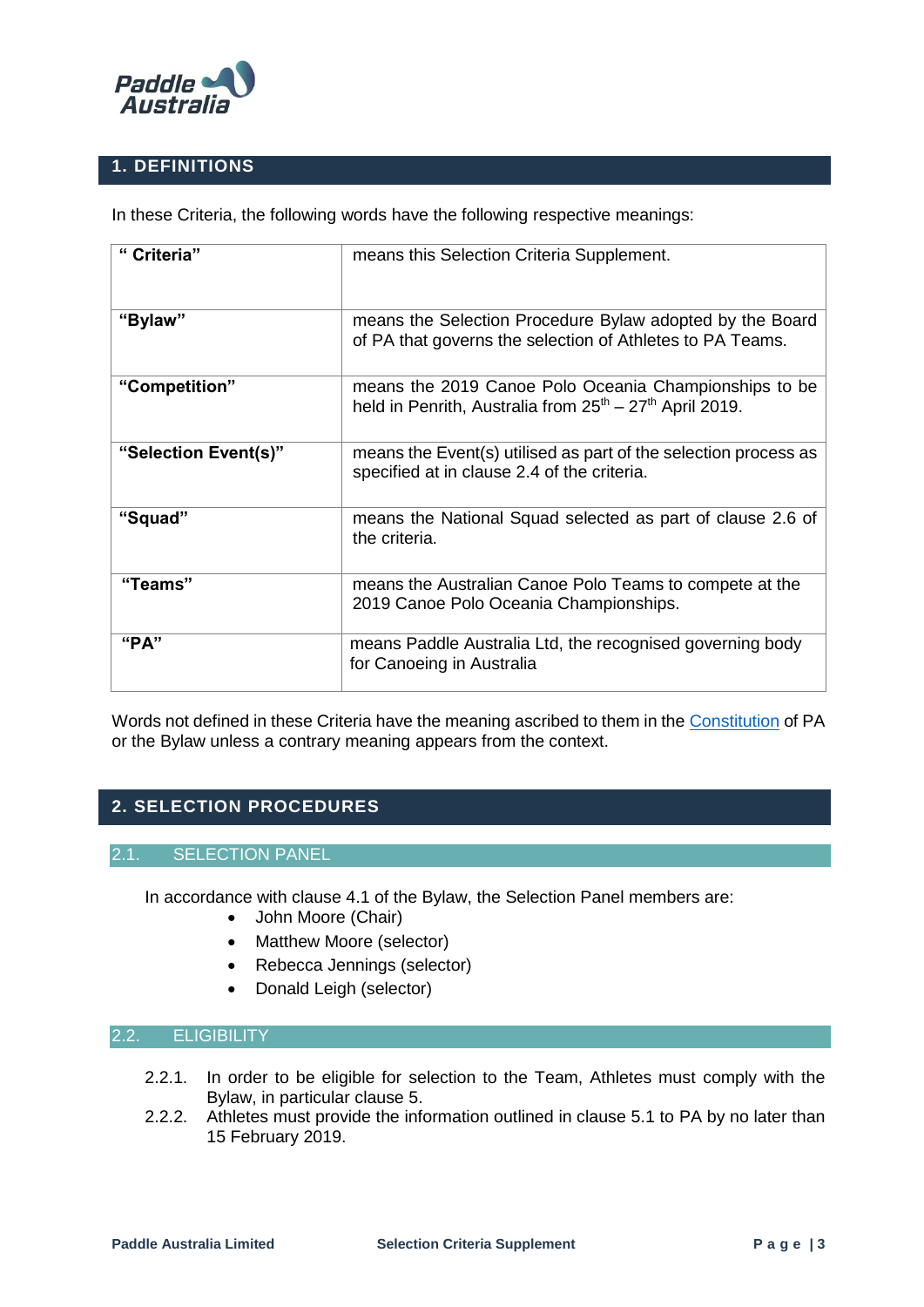

#### <span id="page-3-0"></span>2.3. TEAM NOMINATION

2.3.1. The Team will be selected to compete at the Competition and any other ICF competitions as determined by PA and notified to Athletes prior to the competitions.

#### <span id="page-3-1"></span>2.4. SELECTION EVENTS

- 2.4.1. The following Selection Events will be utilised as part of the selection process, for the Team will be::
	- a) Selection Event 1, Summer Series Event 1, Penrith, New South Wales, 1<sup>st</sup> – 2<sup>nd</sup> December 2018;
	- b) Selection Event 2, Training Camp, Mawson Lakes, Adelaide, South Australia,  $22<sup>nd</sup> - 24<sup>th</sup>$  January 2019;
	- c) Selection Event 3, Summer Series Event 2, Mawson Lakes, Adelaide, South Australia,  $26^{th} - 27^{th}$  January 2019;
	- d) Selection Event 4, Summer Series Event 3, Nagambie, Victoria, 23<sup>rd</sup> 24<sup>th</sup> February 2019;
- 2.4.2. Athletes seeking selection in the Team to compete at the Competition must compete in at least two events listed in clause 2.4.1

#### <span id="page-3-2"></span>2.5. SELECTION CRITERIA

- 2.5.1. The Selection Panel appointed by the Board of PA pursuant to clause 5.1 of the By-Law will, in their sole discretion, select athletes to the national squad or Australian teams in accordance with the following criteria:
	- a) Athletes' individual performances at:
		- selection events
		- training camps
		- other competitions where athletes have participated.
	- b) Overall playing ability including individual skills
	- c) Tactical play
	- d) Fitness level
	- e) Consistency of play
	- f) Knowledge of rules
	- g) Team orientation
	- h) Ability to cooperate with team members and officials.
	- i) A demonstrated level of commitment both at training camps, in local training sessions and at competitions.
	- j) Adherence to national squad training protocols and attendance and performance in national squad programs and camps.
	- k) Any other matter deemed relevant by the selection panel.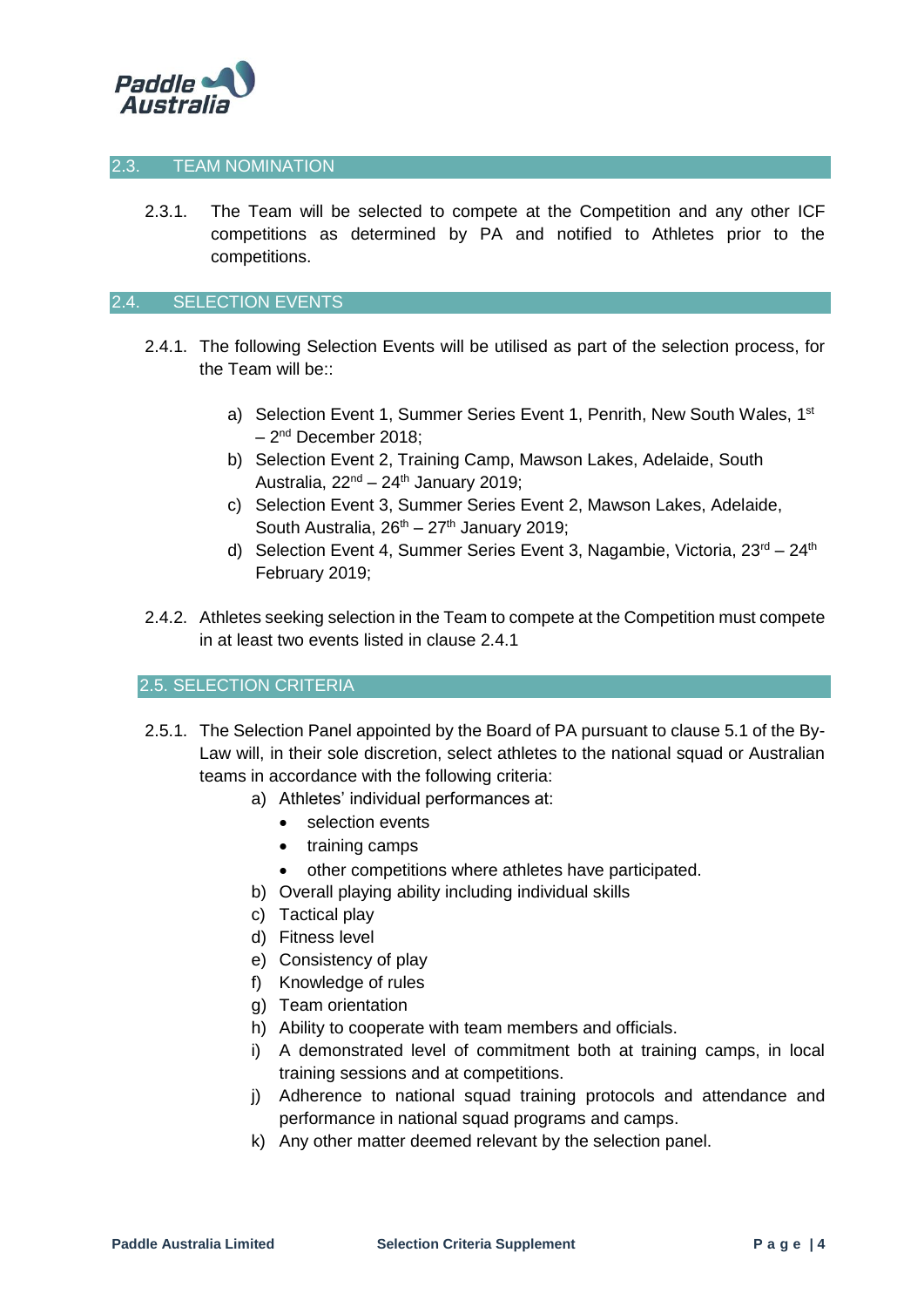

#### <span id="page-4-0"></span>2.6. SELECTION CRITERIA - NATIONAL SQUAD

- 2.6.1. The Selection Panel appointed by the Board of PA pursuant to clause 5.1 of the By-Law will, subject to the performance criteria set out in clause 2.5., will select a national squad consisting of not less than five (5) nor more than twenty (20) athletes in each of the following classes for both men and women:
	- a) Senior
	- b) Under 21
	- c) Under 18
	- d) Over 30
	- e) Over 45
- 2.6.2. The Squad will consist only of athletes who, in the sole discretion of the selection panel, have the potential to be selected for the Team.
- 2.6.3. Athletes must reach a minimum standard to be selected into the Squad to enable the Squad to train and practice at the appropriate level.
- 2.6.4. The selection panel may at any stage in the selection process select an athlete into the Squad if in their opinion they are of a suitable standard and they will strengthen the Team.
- 2.6.5. The selection panel may at any stage may decide not to select the Squad if in their opinion that the athletes nominated do not meet a suitable standard or if there are no enough athletes nominated.

#### <span id="page-4-1"></span>2.7. SELECTION CRITERIA - AUSTRALIAN TEAM

- 2.7.1. The Selection Panel appointed by the Board of PA pursuant to clause 5.1 of the By-Law will, subject to the performance criteria set out in clause 2.5, may select the Team consisting of a maximum of ten (10) athletes in each of the following classes:
	- a) Senior
	- b) Under 21
	- c) Under 18
	- d) Over 30
	- e) Over 45
- 2.7.2. Only those athletes who are members of the Squad as selected under clause 2.6 may be considered for selection to the national team.
- 2.7.3. The Team coach will select from amongst the members of the Team the athletes to compete in each game.
- 2.7.4. Inclusion in the Team does not necessarily mean that the athlete will compete in any game at the Competition.